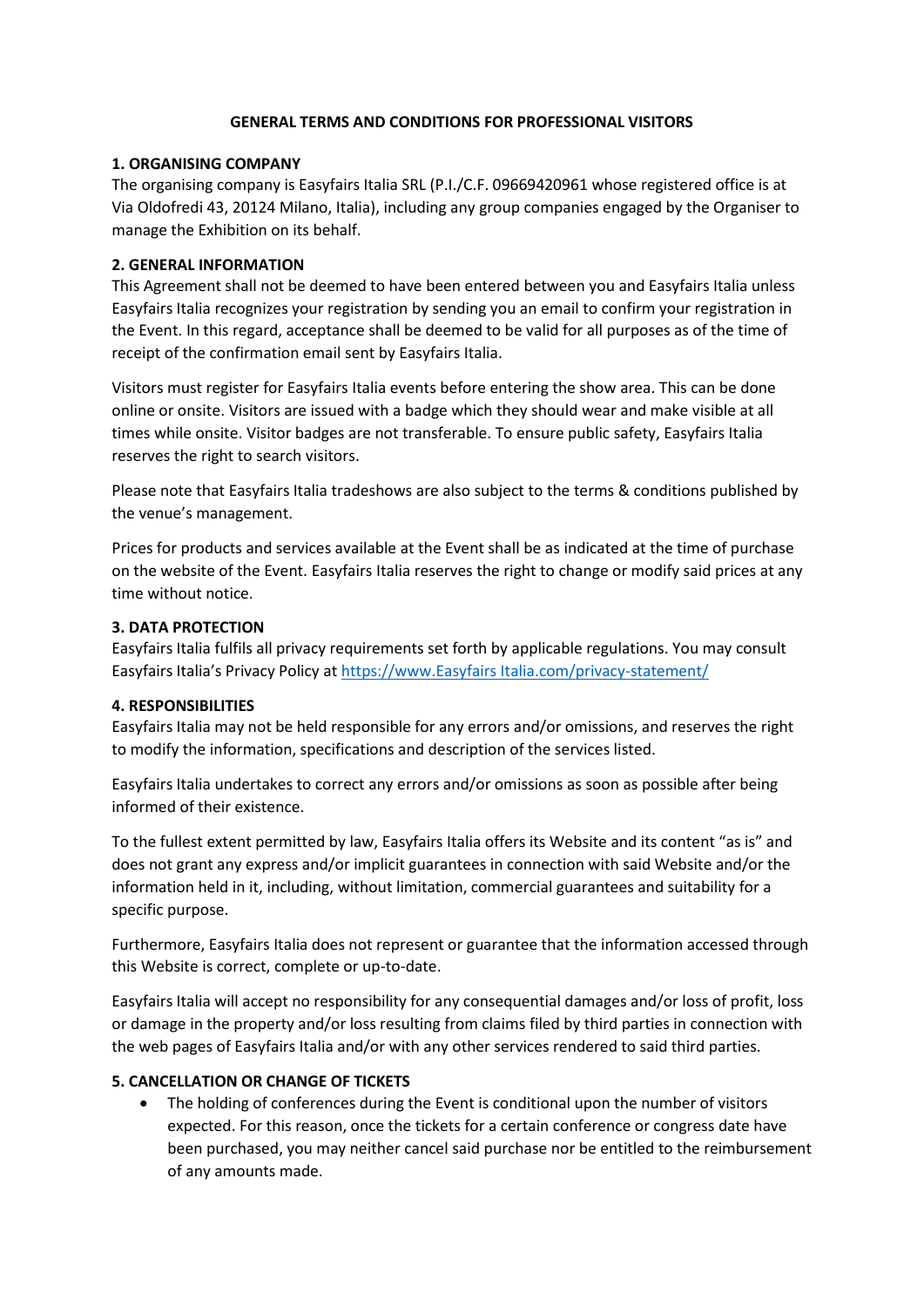- Only if the Event is cancelled will you be entitled to a reimbursement of the purchase price paid.
- Any actual or attempted illegal resale of tickets shall constitute sufficient ground for the cancellation of said tickets, without the holder being entitled to any compensation whatsoever.
- Tickets may be used neither for advertising, commercial or promotional purposes nor for games, contests or gambling activities without the express and reliable authorization of Easyfairs Italia.
- Easyfairs Italia may change the date and/or place of the Event for organizational, technical or other justifiable reasons. Easyfairs Italia undertakes to communicate any such changes to the Visitors as soon as possible in order to reduce any inconveniences. Said communication will be made to the Visitor at the email address written on the registration form.
- The impossibility to attend the Event or any mistakes made when purchasing the tickets (for instance, writing your email address incorrectly during the purchase process) are not grounds for reimbursement of the ticket price.
- You are not entitled to request any reimbursement of the ticket price unless the Event is cancelled.
- You may not cancel and/or terminate this agreement once the purchase has been completed.
- If you wish to change your ticket for another ticket of the same or higher price, you must contact Easyfairs Italia. Easyfairs Italia will examine the feasibility of the change you are proposing.

# **6. ASSIGNMENT OF IMAGE RIGHTS OF THE VISITORS**

Photographers may take pictures of exhibitors and customers attending our events. By visiting an Easyfairs Italia event, visitors accept that they may be photographed, filmed or recorded for broad cast or promotional purposes and that this media may be used for advertising purposes in event folders, brochures, or flyers; on websites and/or social media.

## **7. RIGHT OF ADMISSION**

Only entrepreneurs and/or professional will be admitted to the Event. However, Easyfairs Italia may allow the entrance of students and/or university personnel who fulfil the requirements established by Easyfairs Italia. Easyfairs Italia reserves the right to admit to the Event any persons who do not fulfil the requirements for professional registration. Easyfairs Italia reserves the right to deny admission to any person.

#### **8. LINKS TO WEBSITES**

The Web page may include links to web pages of third-party companies and entities. Easyfairs Italia may not be held responsible for the way in which said companies deal with privacy and personal data protection. Therefore, we recommend that you read the privacy policy statements included on web pages not owned by Easyfairs Italia for more information about personal data use, processing and protection, as the terms and conditions offered on said pages may differ from those offered by Easyfairs Italia.

## **9. AMENDMENTS**

The information appearing on the Website is current as of the date of its most recent update. Easyfairs Italia reserves to right to update, amend and/or eliminate any information included on this Website.